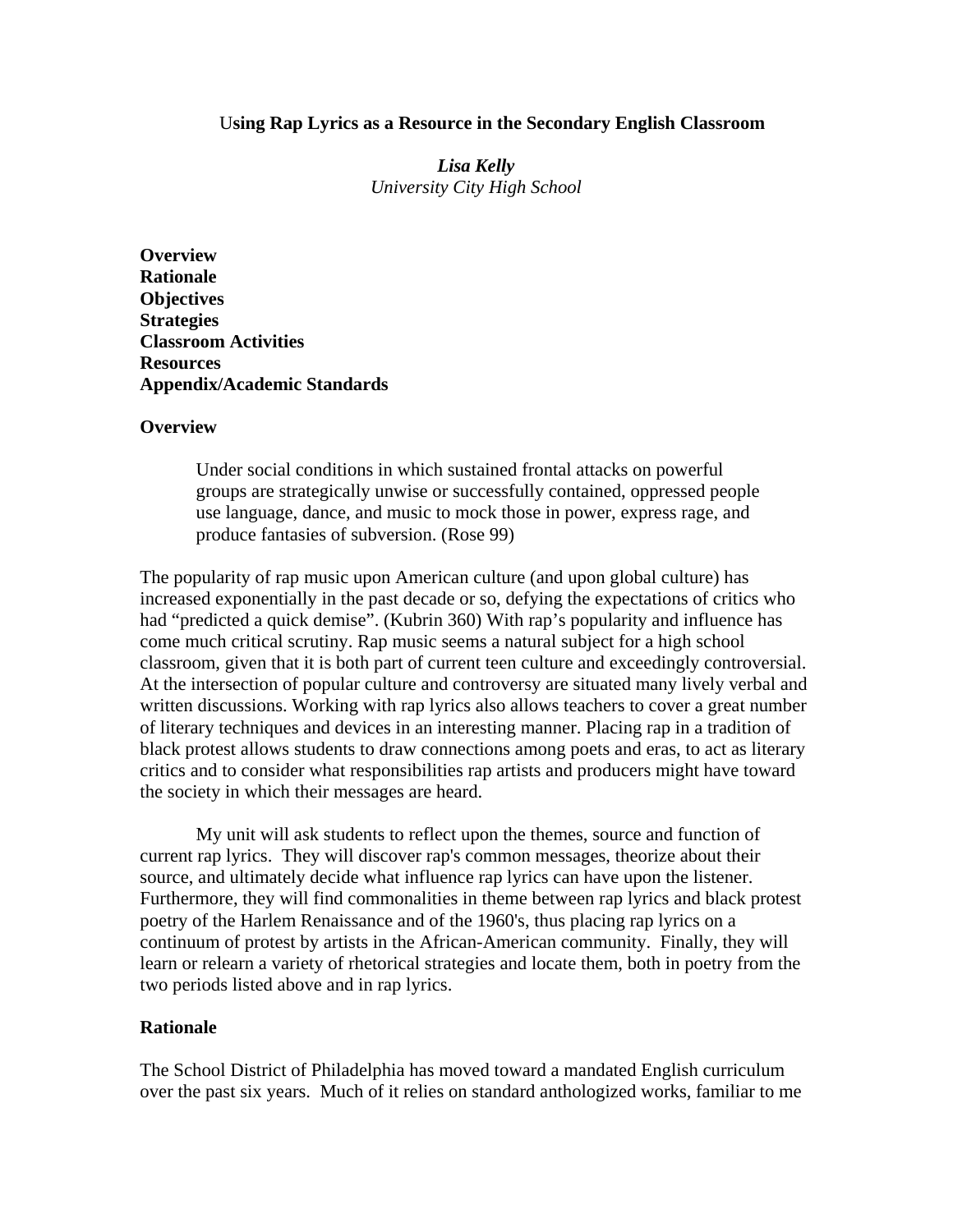from my own schooling thirty-five years ago. We are, however, allowed to substitute similar materials, as long as we cover the skills relevant to the unit. Some of my students are poor readers and high-interest materials help hold their attention. I hope that this unit will enrich the three weeks the District has allotted for poetry study and still give the students the English skills and knowledge they need. Although none of the poems or lyrics I've used is difficult reading, the specific selections of my unit would probably be appropriate for older teens, perhaps those in English 3 and 4, as they contain profanity. The unit itself could be adapted, of course, with milder songs and poems. The skills covered are those we teach repeatedly throughout high school: identifying theme, author's purpose and tone, recognizing irony, metaphor, paradox and other literary strategies.

From its inception, rap has been identified as an art form of the dispossessed. Rap songs are often about tough lives. Practitioners take extra care to prove their bona fides, as only rappers authentically from the 'hood are seen as "keeping it real," i.e., representing the true culture. Ironically, perhaps, many of the originators of hip hop were more likely to come from stable working-class families than from the ranks of the desperately deprived. (Hager 26) Although early songs like "The Message" protested the conditions in poor neighborhoods, and old school MCs boasted of their skills, looks and way with women, it wasn't until the rise of NWA and other so-called "gangsta' rappers" that a criminal response to these conditions was rationalized, glorified and actually codified as a boastful creed similar to those of American gangster/hero archetypes such as Jesse James and the Mafia. (Chuck D 248)

Therefore, rappers earn legitimacy by claiming experience with poverty, drug dealing, and encounters with violence and the law. Even after these artists soar to prominence and wealth, they are either unwilling or unable to leave what's called "the game" behind; witness the list of dead or injured rappers, from Tupac Shakur and Biggie Smalls to Cam'ron and Beanie Sigal. Some observers even claim shootings are intentional, because this "obsession with a particular story about violence, drugs, and life in the hood, or belief that there is something essentially authentic in the description of brutal lifestyles," sells. (Pennycook 103) Why is this so frequently the depiction of black life in America? Who is sponsoring these ideas and who is consuming them?

Clearly, to be a rapper is, in some sense, to be the voice of some part of the African American community, and that bears upon the inquiry; what are common themes of rap songs, and why does rap repeatedly address those themes? To answer that question, it will be fruitful to look back to where rap started, in the South Bronx, New York City.

#### The Beginning

Histories of the early days of hip hop place its generation squarely amidst the chaos in New York's Bronx, generated by first, Robert Moses' community-killing Cross-Bronx Expressway project, and, later, by the economic downturns of the 1970's. (Rose 22) Moses, a New York City planner, used his extraordinary influence to remake huge chunks of the city, for better or worse. Creating the Cross-Bronx Expressway required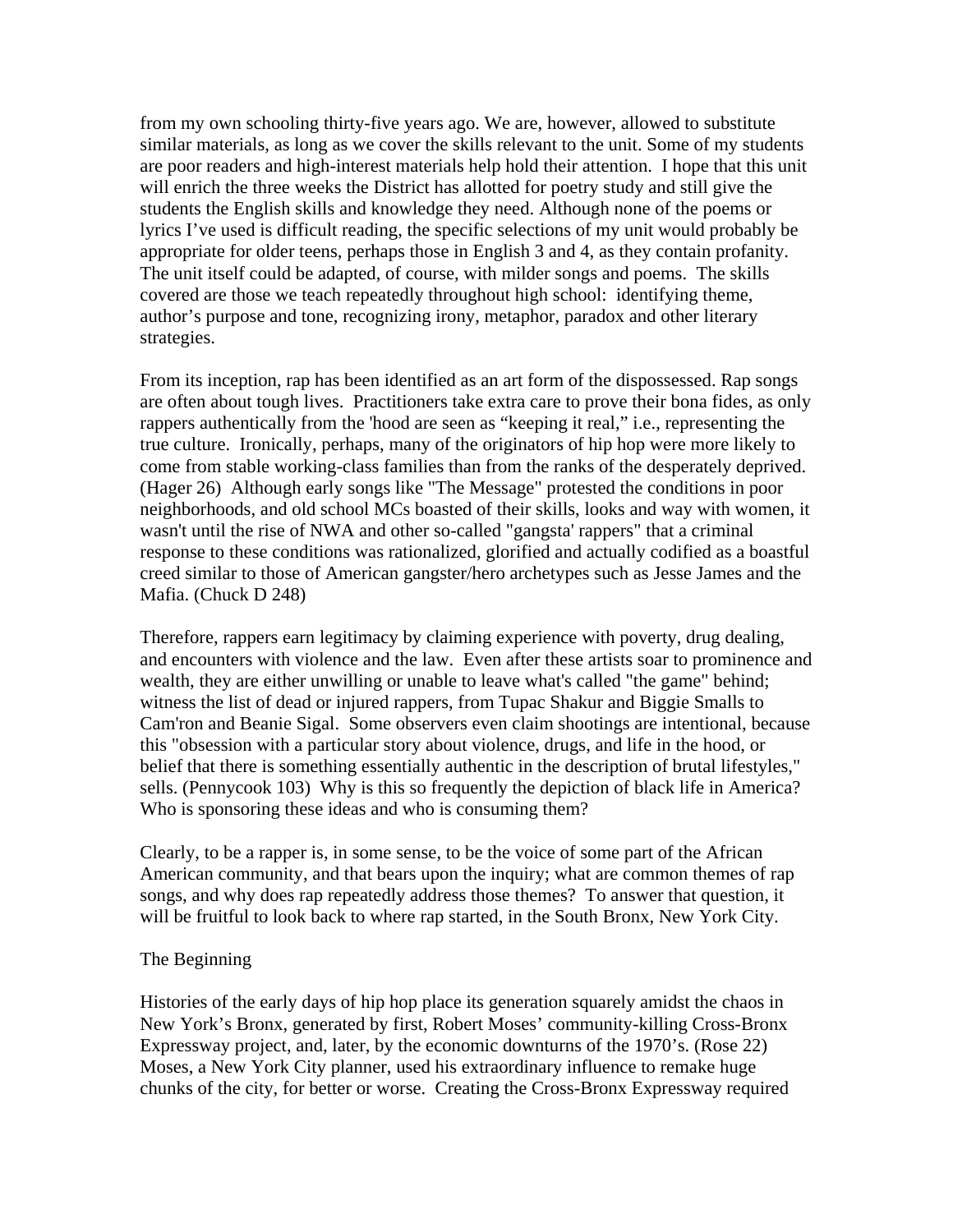the city to co-opt miles of healthy commercial and residential blocks, driving business people and long-term residents out. The mess and inconvenience of years of construction damaged the area further, and, into the void thus established, the city's Welfare department moved impoverished families. (Rose 31) Soon another Moses project, the Bronx Co-op City, siphoned away remaining middle-class residents.

 Cities were politically unpopular at the time; notoriously, when New York asked Washington for financial help during a crisis, President Ford's answer was interpreted as "Drop Dead, New York." (Van Riper) Ironically, Moses himself later said the slums he himself had helped create were "beyond rebuilding, tinkering and restoring. They must be leveled to the ground." (Chang 18) Unemployment among young people was said to be close to 80%. (Chang 13) Traditional support networks had been decimated by the breakup of the neighborhoods. These conditions were the crucible that created hip hop, the three-pronged youth culture of graffiti, break dancing, or "b-boying," and rapping.

 How did such oppressive conditions inspire innovation? The new art forms were partly about neighborhood stardom. To young people with few opportunities to assert themselves in the larger society, community recognition was extra important. "To an invisible generation, fame itself was wealth." (Chang 118) The explosion of graffiti in the 1970's began with simple "tagging" - putting your graffiti name everywhere possible. Subway cars were desirable tagging spots because they carried names out of the neighborhood to citywide fame. Even after graffiti artists moved on to full-car, multicolor designs, or "masterpieces," the artist's name was still a focal point. Another identity-building strategy in graffiti was the creation of writers' clubs or associations, which gathered at high school cafeteria tables or on corners to compare style books and share methods for "getting up" (putting your name on a wall or train car) while avoiding police. (Hager 20) Similarly, break dancers formed crews, wore matching outfits and created identity with signature moves and styles. Who you were was important, but equally important was the group with whom you associated.

 The lyrics of rap mirror this search for identity and importance. As in graffiti, artists use assumed names, which sometimes change, a la "P Diddy." Early MCs, seen in the movie Wild Style, identify themselves by name and spin funny and boastful tales of their prowess. Something as simple as the almost universal calling out of the artist's name at beginning or end of song reinforces the rapper's demand to be recognized. Rappers are similar to graffiti artists and b-boys also in that they collaborate on songs in ever-shifting alliances and also form more permanent groups, such as the Wu-Tang Clan.

 Like poets and novelists, rappers often use the first person to tell stories both personal and general. "Rappers craft stories that represent the creative fantasies, perspectives and experiences of racial marginality." (Rose 3) Rappers bear witness to America's injustice. However, listeners should be careful to distinguish between the story teller and the story. For example, like any writer may, Tupac Shakur assumes an identity when he tells the story of "16 on Death Row." He speaks from the perspective of a young man caught in the justice system. Writers are responsible for the content of their stories but it is unfair to assume they have lived the tale. We should consider whether some of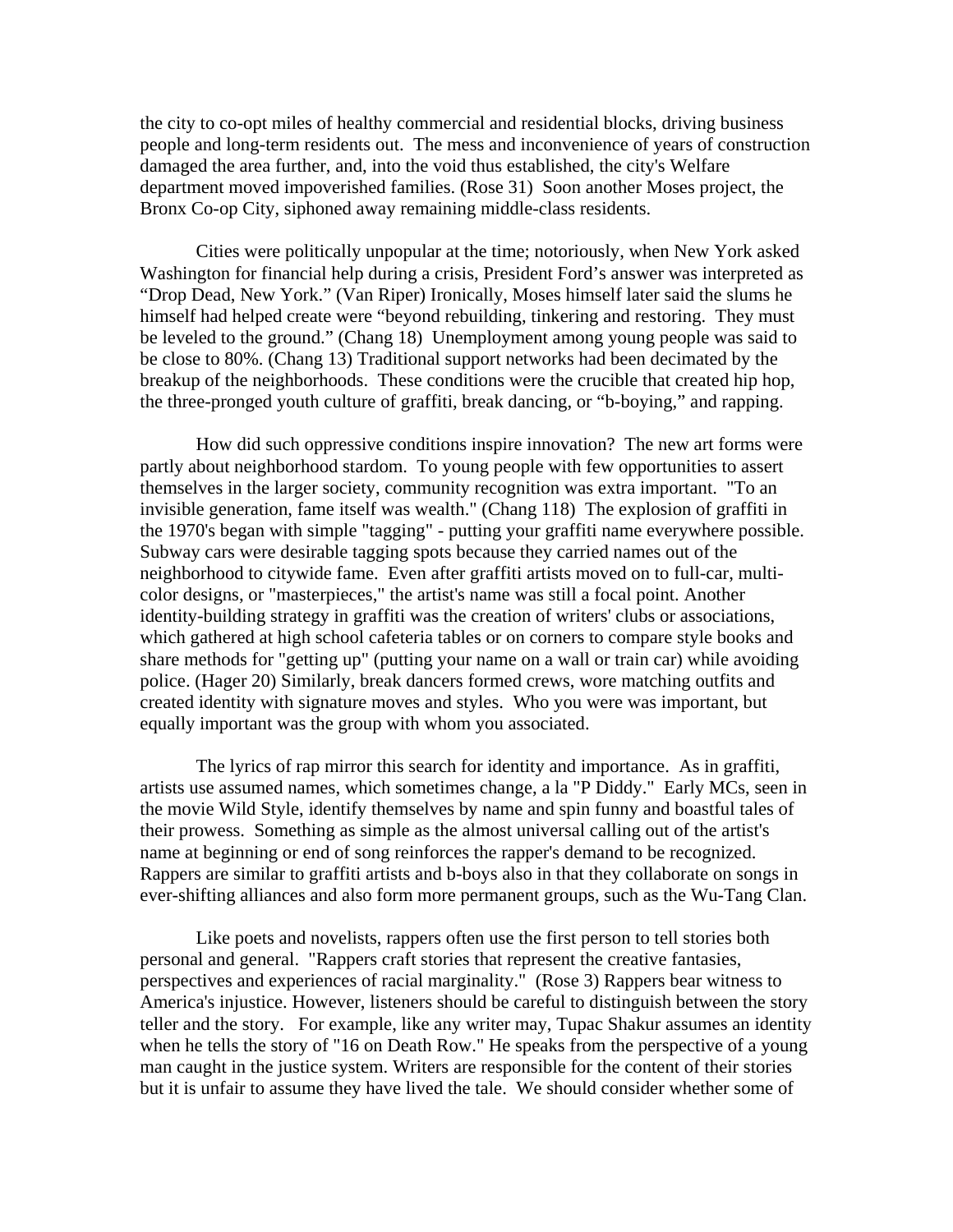the rhetoric may be the "fantasy of subversion" Rose postulates. (Rose 99)

 Today rap is scrutinized critically by an uneasy group of bedfellows, an alliance of the right and left, for its misogynistic and crime- and drug-glorifying lyrics. Observers fear that young people take rap's messages literally and use them as instructions. However, other commentators think that focusing on the negative aspects of the rap industry is absurd. Imani Perry argues that historically, black American music has always been at the same time both squeaky clean, like the products of Motown, and down and dirty, like those of Stax Records. Therefore, there's nothing new about music that can shock. (Perry 4) The "respectable" forms of music attempted to show white America the injustice of racism against such well-mannered citizens, and perhaps catered to a wider range of listeners. Today, young people are unwilling to accept that division; hip hop allows all manner of discourse, and subsequent argument about what's been said. (Perry 6) Indeed, such argument is often played out openly in songs. Nor do today's artists need to stay clean to appeal to a large number of music fans.

 Moreover, the offenses laid at rap's door are found in other forms of music; for instance, rock and roll objectifies women, uses rude language, and sees its artists frequently in the news for negative reasons. Perhaps most new forms aimed mostly at teens go through a period of criticism before gaining acceptance as their advocates age, or perhaps the firestorm of criticism aimed at rap comes from a slightly different place.

 If Rose is correct and these "cultural responses to oppression" enable a community's ability to resist, then perhaps attacks on rap are manifestations of fear; perhaps the establishment worries that full revelation of what's going on in our communities will empower rebellion. Perry observes that the subject of hip hop songs is much less often about romantic love than are songs from other musical traditions, and more frequently about rage, crime, unhappiness and problems between individuals. (Perry 8) Rap songs tell real stories of how life is lived in inner-city ghettos by people experiencing racism and oppression. (Rose 1) Chuck D calls rap "angry Black voices yelling and speaking out and being heard, and sometimes followed by Black and white kids around the world. Censorship and the attacks on Rap are an attempt to nip that in the bud." (Chuck D 250)

#### Messages

Although students are quite aware of the controversy over rap, the media discussion tends to exclude the consumer as it swirls among pundits, intellectuals, rappers and production executives. To introduce the unit, I will ask students to examine a number of songs which seem, to me, to address common themes. After seeing these examples, students will be ready to draw parallels of their own across songs, and then in poems. If input is needed, I might suggest that they think about investigating gender, family and community, loyalty and betrayal, drug and alcohol use, outlawry, police brutality, or sex and love. The following two themes appear in the lyrics of old and new rap songs.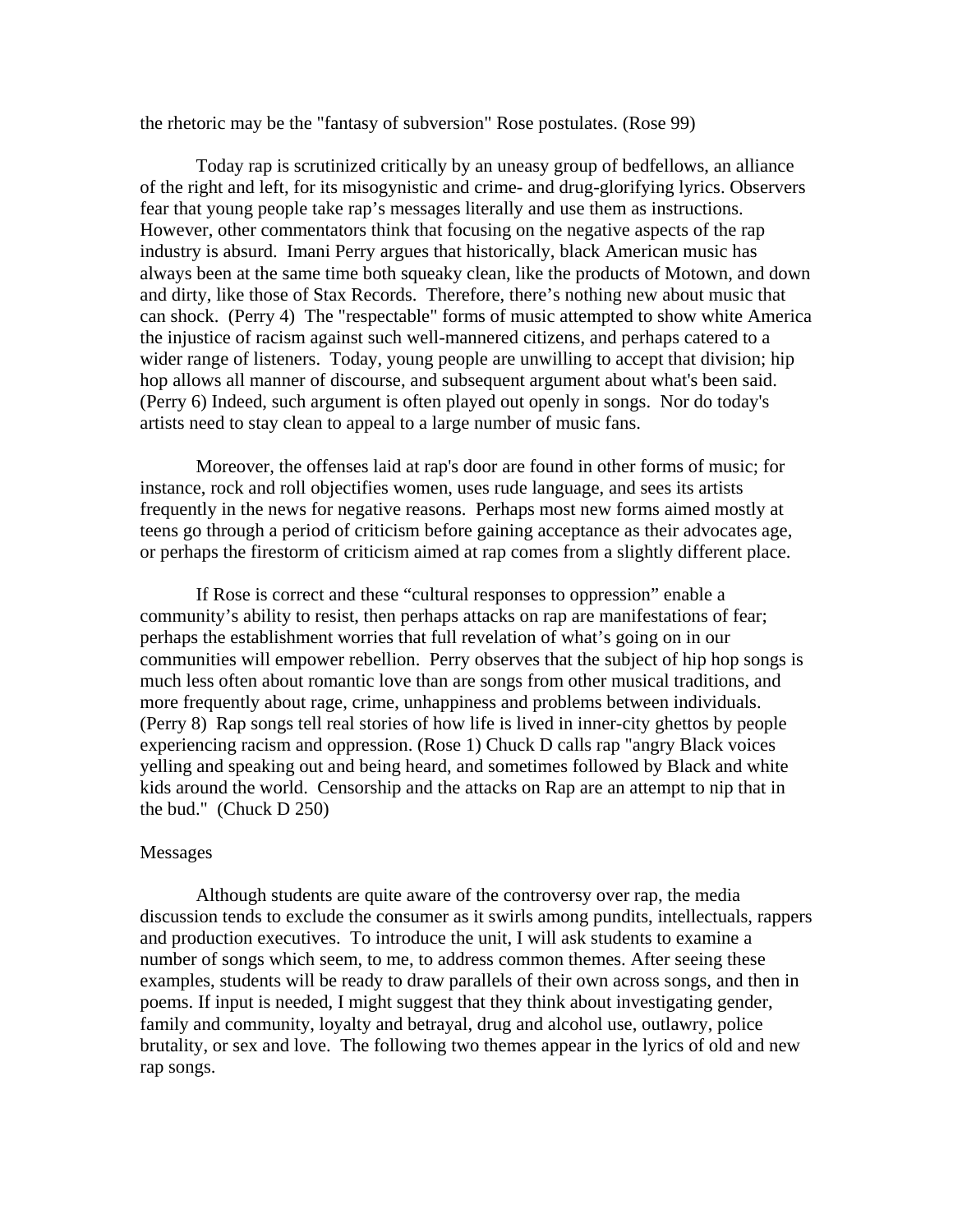### Economic deprivation

From the beginning, rappers spit songs of protest against unequal opportunity; I will discuss three examples here. In 1982's "The Message," Grandmaster Flash protests the "bum education, double-digit inflation," which leave kids with few choices.

You'll grow in the ghetto livin' second-rate And your eyes will sing a song called deep hate The places you play and where you stay Looks like one great big alleyway You'll admire all the number-book takers Thugs, pimps and pushers and the big money-makers Drivin' big cars, spendin' twenties and tens And you'll wanna grow up to be just like them, huh

In the underground economy, hustlers rule, and as glamorous and conspicuous local role models, children may seek to emulate them. Grandmaster Flash deplores the conditions that limit kids' aspirations. Today's rappers, seemingly, were these children, worked for these pushers, and sometimes claim to still be involved in the drug trade. For example, Lil Wayne frequently assumes a gangsta pose, but explains it's a matter of economic necessity:

Yeah, money on the mind, murder in the plans Disturbin' if you may, but it's dinner for the fam

He understands that society objects, but in his mind, he's doing what he must to support his family. At the same time, not all rappers are modern-day Robin Hoods, and today's rappers want more than just a fair share; they want a big piece of the American Dream. When Kanye West raps about conspicuous consumption, he admits that, although he wasn't deprived, he wants more:

You don't see just how wild the crowd is? You don't see just how fly my style is? I don't see why I need a stylist When I shop so much I can speak Italian.

I don't know I just wanted better for my kids And I ain't sayin' we was from the Projects But every time I wanted layaway or a deposit My dad'll say, "When you see clothes, close your eyelids."

Students will discuss several questions when investigating rap songs about economics:

- What conditions are rappers explaining or protesting, then and now?
- What action do they take in answer to these conditions?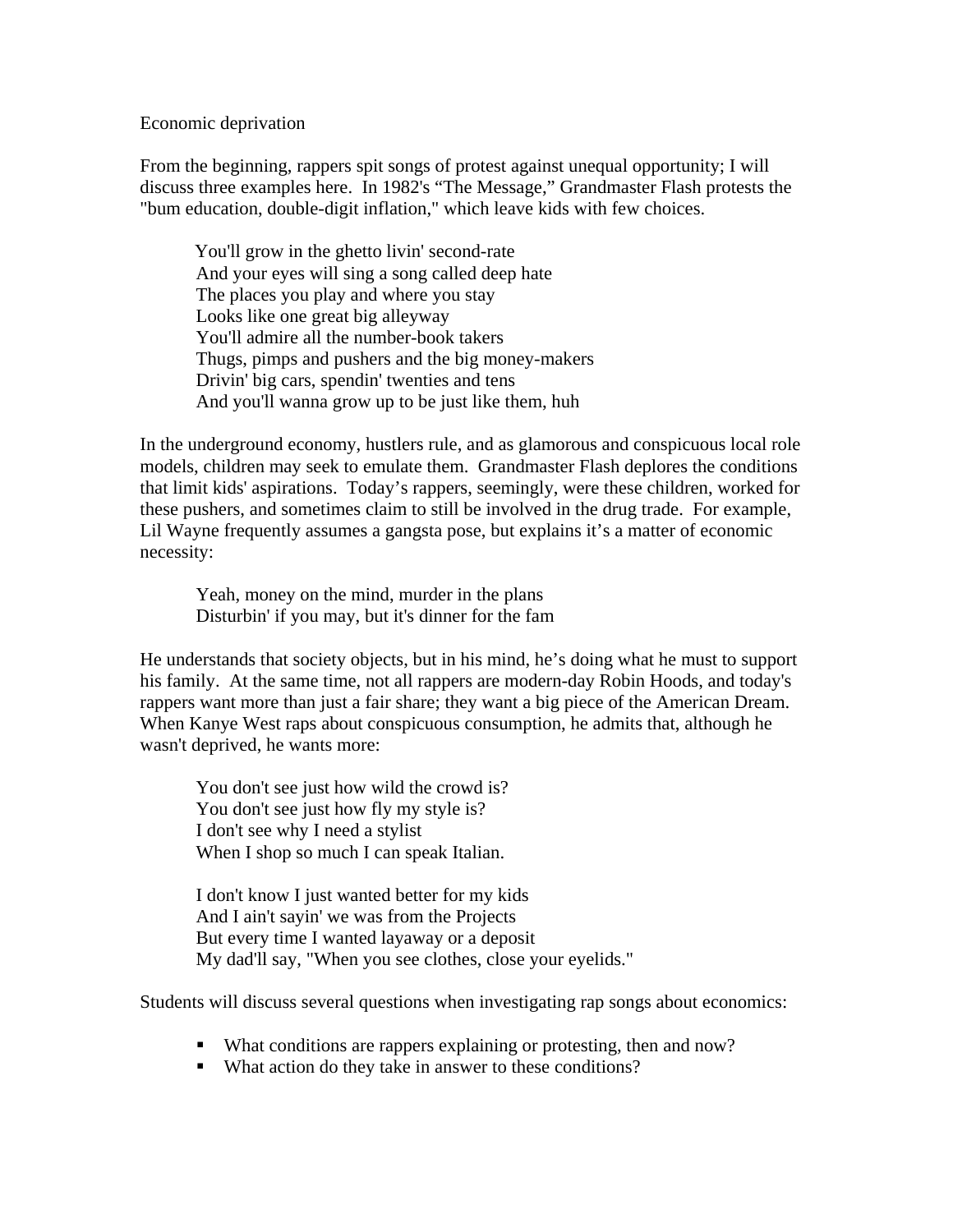- Does everyone deserve or need the things rappers say they have? Why or why not?
- Are there other answers to the social conditions described? What?
- Are the rappers assuming identities or are they speaking literally?
- What results from the actions of the rappers/characters in the songs?
- Do the ends justify the means? Identity

Another very common theme of rap songs is the assertion of identity, which, in turn, raises questions about the assumption of identities. Listeners must inquire, how much of the rap is literally true, and how much is part of myth-making? Early on, rappers in the small arena of clubs, parks and neighborhood competition rapped about their own skills, in showdowns reminiscent of earlier African-based traditions. (Perry 16) Some potent combination of machismo, youth, the insecurity of racism, economic deprivation, and this earlier tradition of toasting led to rap's lyrics of boasting and one-upmanship. However, beyond claims of personal importance, rappers also locate themselves within the important signifiers of group, family and neighborhood. Students will explore identity as it relates to: a) personal exploration and proving self-hood; b) showing masculinity; and c) being part of the family, peer group, and community.

Boasting focuses on the rapper's ability to emasculate rivals. The rapper will best others by writing better rhymes, selling more records, getting more women, or using violence if they must. Boastful raps enumerate status symbols like cars, watches, guns or properties.

I snatch your girl cause your arm ain't strong enough Plus ya don't stay in the studio long enough I make hits while y'all stay hatin and take bricks Had it locked til I came in the club, Take 6 Got your chick cause you swore she was innocent (Jay-Z, "The City Is Mine")

I'm the motherfuckin big shot, I get down wit a 17, 16, 10 and a six shot fuck with Kiss get your wig rocked and if you're smart you'll bounce when my motherfuckin shit drop. (Jadakiss, "I'm A Gangsta")

Beyond the appeal of glamor, power and violence, many of these songs offer striking imagery, clever rhymes and humor. But for what seem to be more realistic depictions of identity, students should look at messages in a different vein, by the same artists (and not infrequently, within the same song.) Rappers often share homey and poignant details of growing up. Searching just the title "Where I'm From" on http://www.hotlyrics.net/ finds the following and eleven others:

I'm from where the beef is inevitable, summertime's unforgettable Boosters in abundance, buy a half-price sweater new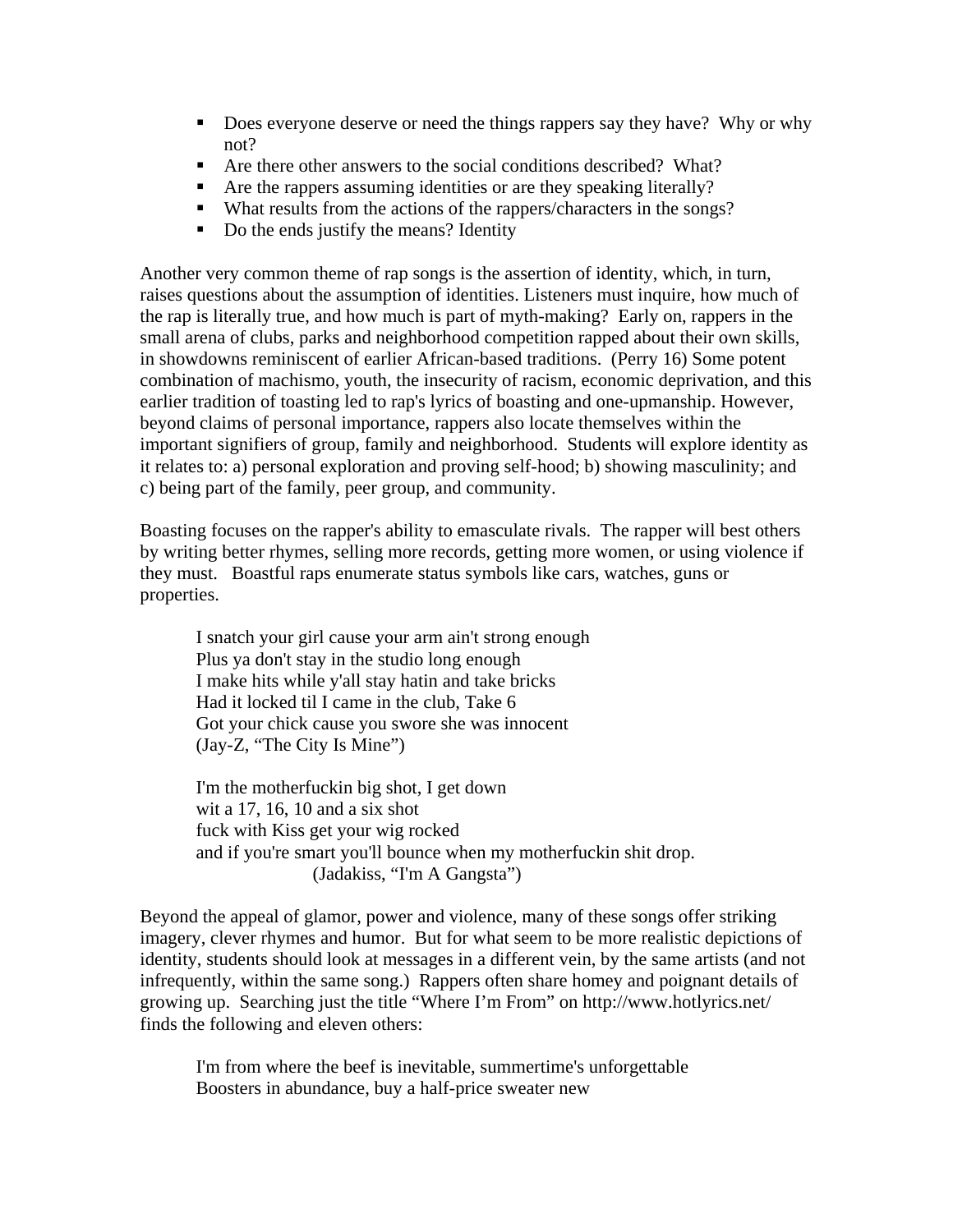Your world was everything, so everything you said you'd do You did it, couldn't talk about it if you ain't lived it (Jay-Z, "Where I'm From")

Jadakiss, stepping away from posturing, offers a brief autobiography:

All I want you to do is feel me... Why take time out, to give you the real me... Ayo I grew up very athletic, hard headed thought I knew everything, wanted to do everything I was spoiled, stubborn, the only child so the only thing I could do was hold it down Now this is something that I could tell you that's no bullshit I always been wicked with the flow since a lil kid my first addiction, GI Joes and icies after that it was light skinned girls and Nikes breeze through junior high school, then high school couple of semesters of college and then night school Moms start riffin, talkin 'bout how she can't support a grown man so the god start flippin (Jadakiss, "Feel Me")

The contrast between the extravagant boasts about Glock-9s and Lamborghinis, on the one hand, and the intimate accounts of happy childhood summers and struggling to get through college are striking and present a great opportunity for discussion. Students might enjoy creating a character sketch of one artist by combing his or her works for clues to personality and motivation, just as we do for major characters in novels. This is also a good opportunity to discuss the concept of the reliable vs. unreliable narrator.

The Properties of Black Protest Poetry

The ideas in this section of my paper are largely indebted to Margaret Ann Reid's book *Black Protest Poetry: Polemics from the Harlem Renaissance and the Sixties*. Reid's book analyses rhetorical strategies of black protest poems from the two titular periods. I want students to investigate how contemporary rappers use these same strategies, to learn to recognize them, to analyze what new or different language styles rappers use, and how and why they work for each genre.

 According to Reid, the language of black Americans is unique for a number of reasons. Enslaved Africans of various language communities met on American soil and needed to negotiate communication strategies, which included disguising meaning and information from white slave owners. What's now called slang, street talk or Ebonics, Reid argues, rose from this need for two languages. Having come from an oral tradition, Africans also brought a love of word play and story-telling to the new world. Rhetorical strategies seen in what Rose calls Afrodiasporic works include irony, paradox and ambiguity, hyperbole, repetition, narrative sequencing (storytelling), and using "the idiom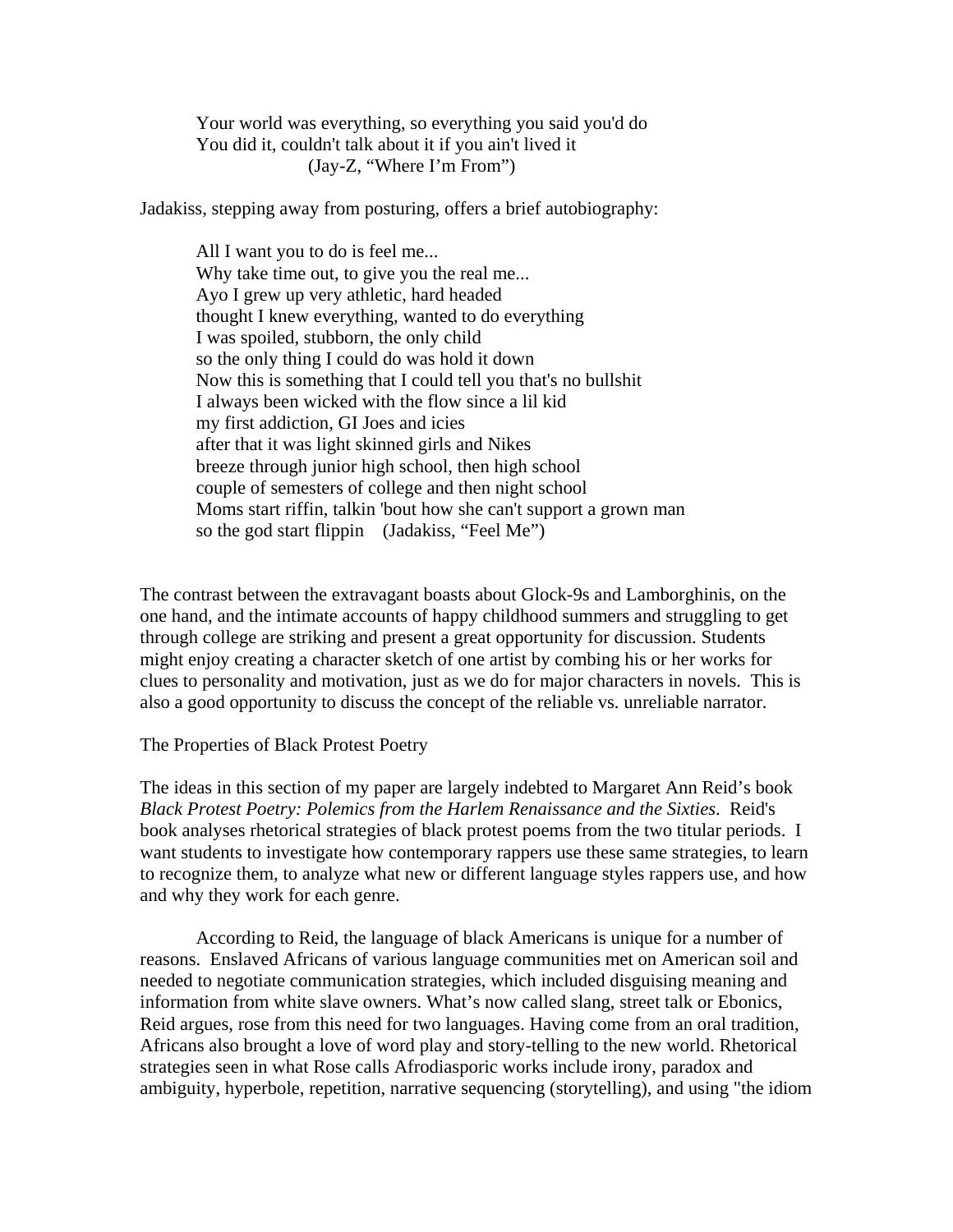of the people" (Reid 9) rather than traditionally formal poetic language.

 Irony, paradox and ambiguity all functioned as shields for early black poets, who needed to hide anger and protest behind a socially palatable facade. Just as contemporary commentators on rap note its bitter anger, so Reid finds anger and despair in black poems of the last century. To be published during the nineteen twenties, however, poets needed to use rhetorical strategies to disguise their message; otherwise, Reid argues, the message would be too radical for white readers to stomach.

 Irony can be a difficult concept to get across. Before looking at poems, I would prepare students with a mini-lesson on the three types of irony. Dramatic irony is easiest and can be illustrated with a short clip from a familiar film. The end of Romeo and Juliet works well to show that dramatic irony means the reader knows something the characters do not; in this case, that Juliet is not actually dead, as Romeo prepared to kill himself for her loss. For example, the Langston Hughes poem on lynching, "Silhouette," says:

Southern gentle lady Do not swoon They've just hung a black man In the dark of the moon.

The poem later makes clear that the lynching is in retaliation for some offense against "white womanhood;'" the irony here could be either that many of the sex acts punished in this way were consensual, or that in accusing black men, Southern women would know perfectly well the consequence, and therefore be complicit in their deaths. Thus, in referring to the delicacy of these women, Hughes uses verbal irony to suggest the opposite.

 Although black poets of the Sixties no longer needed to rely on white publishers to disseminate their work, irony as a weary, sardonic and bittersweet poetic device continued. Hughes was still publishing, and one of his later poems, "Junior Addict," is from a very different world for black people, but one replete with irony—in this case, situational irony, where the writer points out situations that totally refute government rhetoric. The poem reflects:

It's easier to get dope than it is to get a job. Yes, easier to get dope than to get a job- daytime or nighttime job, teen-age, pre-draft, pre-lifetime job.

Beyond the irony of the ready availability of an illegal substance, the irony here relates to the powerlessness of young black men, often accused of being purposeless and dangerous, wanting a legitimate job but unable to find a way in. When the system both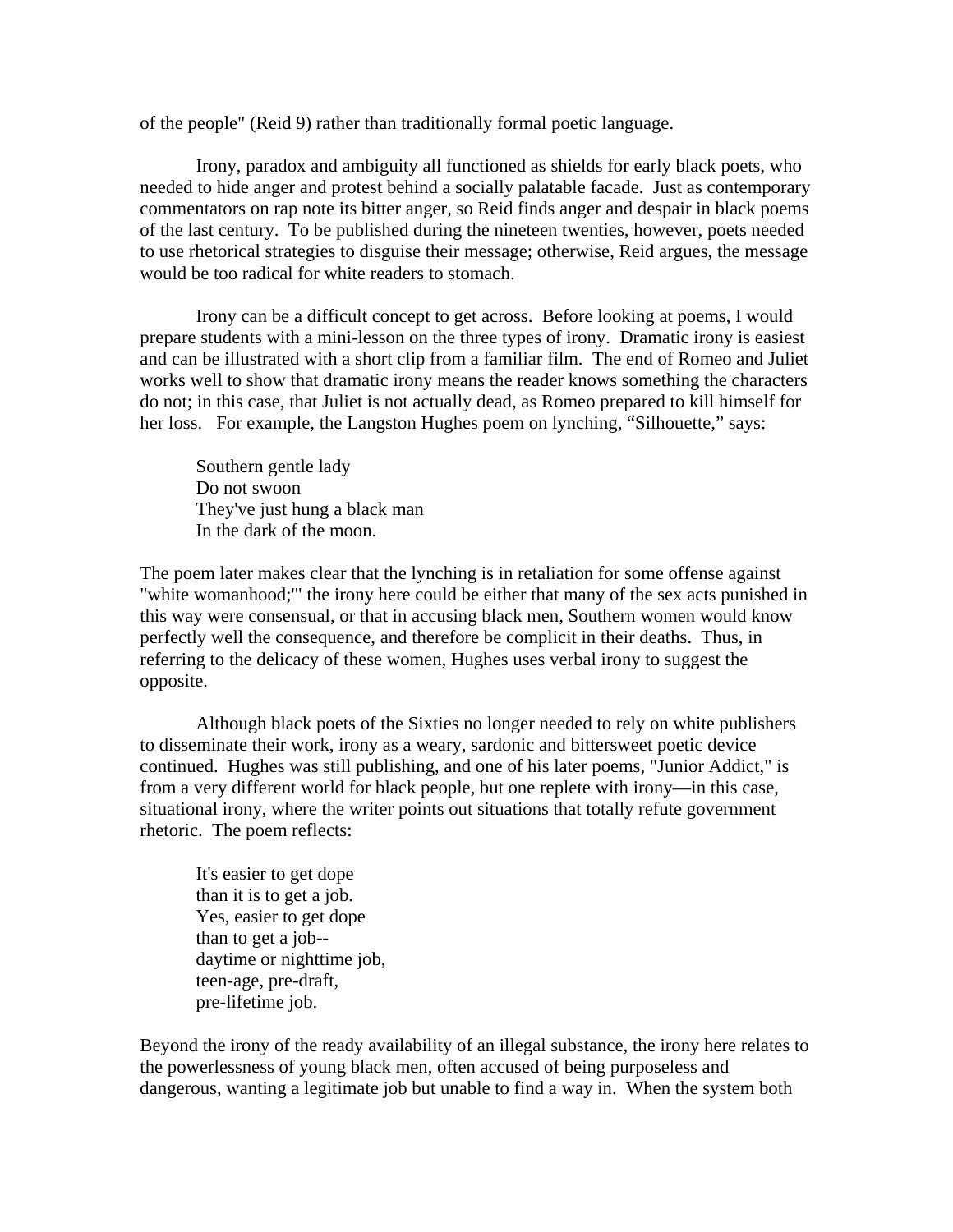encourages you to join it and excoriates you for your supposed laziness, but makes participation next to impossible, what remains but illegal activity? (This poem also would relate to the lesson on the common rap theme of economic deprivation.)

 Is irony evident in today's rap lyrics? Lupe Fiasco uses irony to compare drug dealers to the police whose nominal duty is to stop crime:

He's sittin in the front of the police car position His mission is bending, pinning charges on niggas even if they didn't He's sittin in court lying, testifying against defendants LIKE THAT And he love to choke niggas He don't trip wit the rich he just love the broke niggas Probably did more dirt in the street than most niggas Even the old people don't like em, cuz of the way he approach niggas "Nigga you ain't no better than me" Just a hustla wit a badge confiscate the dope money Put it wit your retirement boat money You ain't building no playgrounds in the poor for some cash That ain't a pension that's a shoe box stash Wit a glock to protect it we both undercover check it Thinking that the good we do, gonna out weigh the sinning that we do to collect it Sayin its for the community, they don't value us Only around because the property value up And they gotta clean the street before they put the houses up Knock the Section 8's down...put them 200,000's up Feel he don't get paid enough To kick in doors to raid and cuff So he use what niggas get on the street to supplement the wages cut So he gotta keep just enough niggas out there hustlin to keep his paper up ...Maybe he should be in the handcuffs

 What's ironic here? Instead of verbal irony, in which the writer masks his opinions by saying the opposite of what he believes, Fiasco is pointing out situational ironies about life in the 'hood. For example, we expect police to be deployed in any dangerous situation, to protect citizens equally. However, in this instance, the policeman knows that he's only been sent to the neighborhood because it is about to be gentrified; otherwise, the crime would continue undeterred. The police officer is just a pawn of the wealthy. Like the young black men he arrests, he feels unappreciated by the community, and he is underpaid, so like the drug dealers, he turns to crime. Therefore, simply, it is ironic that the person we pay to enforce the laws is himself a criminal. In the end, Fiasco claims, the police officer loses all interest in stopping the drug trafficking, because it is lucrative to him personally. He wants the criminal activity to continue so that he can "keep his paper up:" that is, continue to add money to his shoebox retirement stash.

Therefore, students will see that irony, used in black protest poems of the nineteen-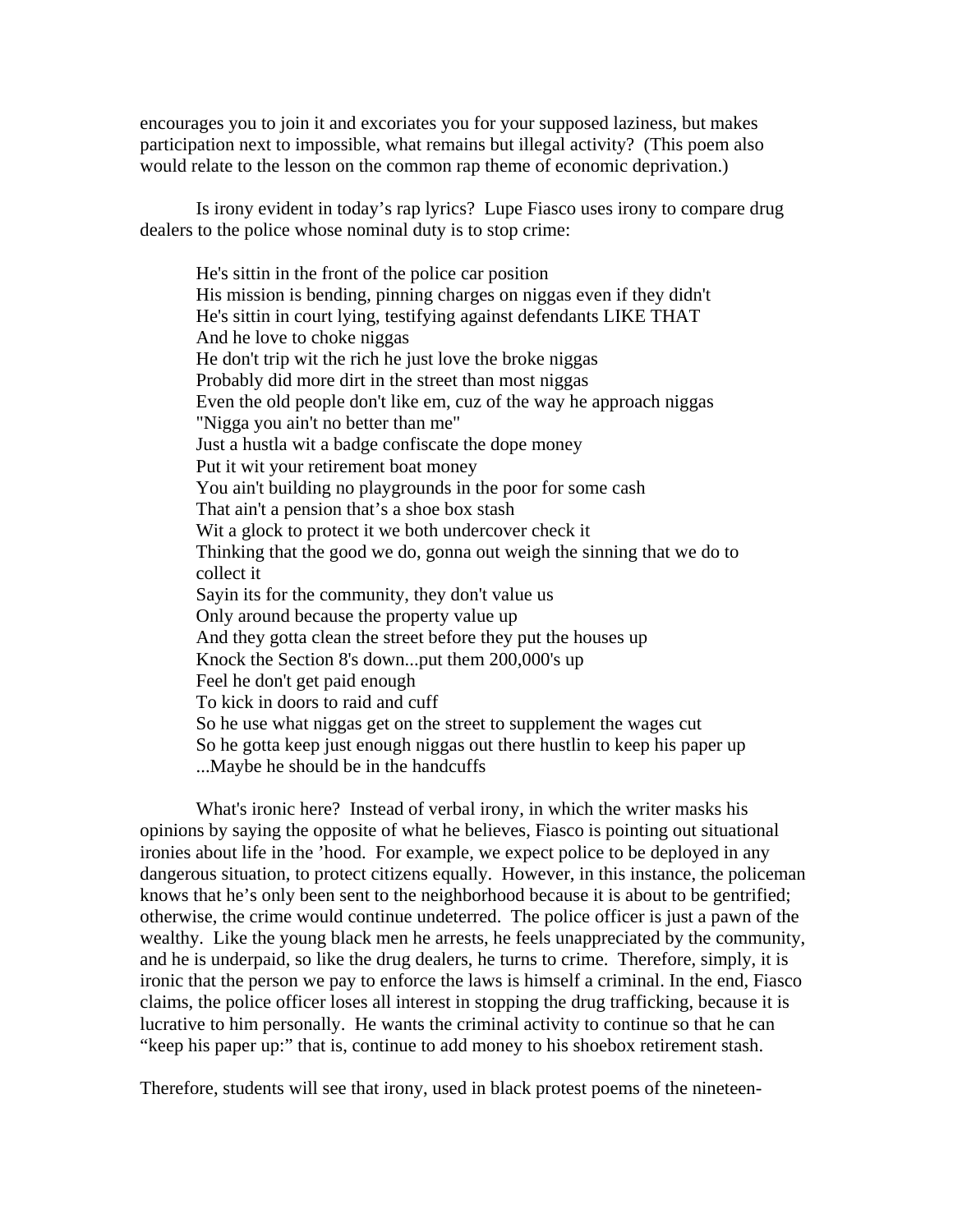twenties and nineteen-sixties, is also a rhetorical device for current rappers.

## **Objectives**

In many ways, this unit is business as usual. English classes cover the same skills every year, asking students to continually improve their reading, writing and speaking. During this unit, students will be required to do a lot of close reading, restatement and analysis of text. They will write in response to text and formulate opinions on issues involving language use, thematic content and writer's purpose.

Students should be able to recognize authors' strategies and evaluate their use. For example, students should understand that writing in the first person does not necessarily mean the story is autobiographical, and they should be able to explain why else the author might write that way. Students should recognize figures of speech and experiment with creating them. Students need to know tropes such as metaphor, metonymy and allusion.

Students will also cover two specific poetic eras, which is part of our focus on American Literature in English 3. They'll learn the basic history of, and read selections from, both the Harlem Renaissance and the 1960s and learn to trace methods and themes across eras. The unit covers a number of specific-to-poetry forms as well, like rhyme.

The unit is different in that it asks students to examine popular culture, as well as reading the older texts contained in the curriculum. Students are exposed to lots of media but rarely are asked to examine its messages in school, which makes the unit valuable. Perhaps the most important thing students could do with this unit is to investigate the messages of the most popular rap songs, and then ask why these songs prevail over other music.

Students will also work on research skills. Our students are victims of the digital divide, often lacking access to the Internet at home and at school. Because lyrics will be found online, this unit provides students an opportunity to do interesting and legitimate research. Unlike other kinds of research projects, students can't just borrow information from websites; they need to find and evaluate their own texts.

## **Strategies**

## Ground rules

It's important to first turn students' focus away from the illicit thrill of hearing profanities in class and onto the messages the songs, and their word choices, send. It might help to examine words from songs in my lessons with a worksheet in a technical way. Ask students what the words mean, why they're offensive, and why artists might choose them. Speaking words openly and subjecting them to critical analysis will, I hope, defuse awkwardness.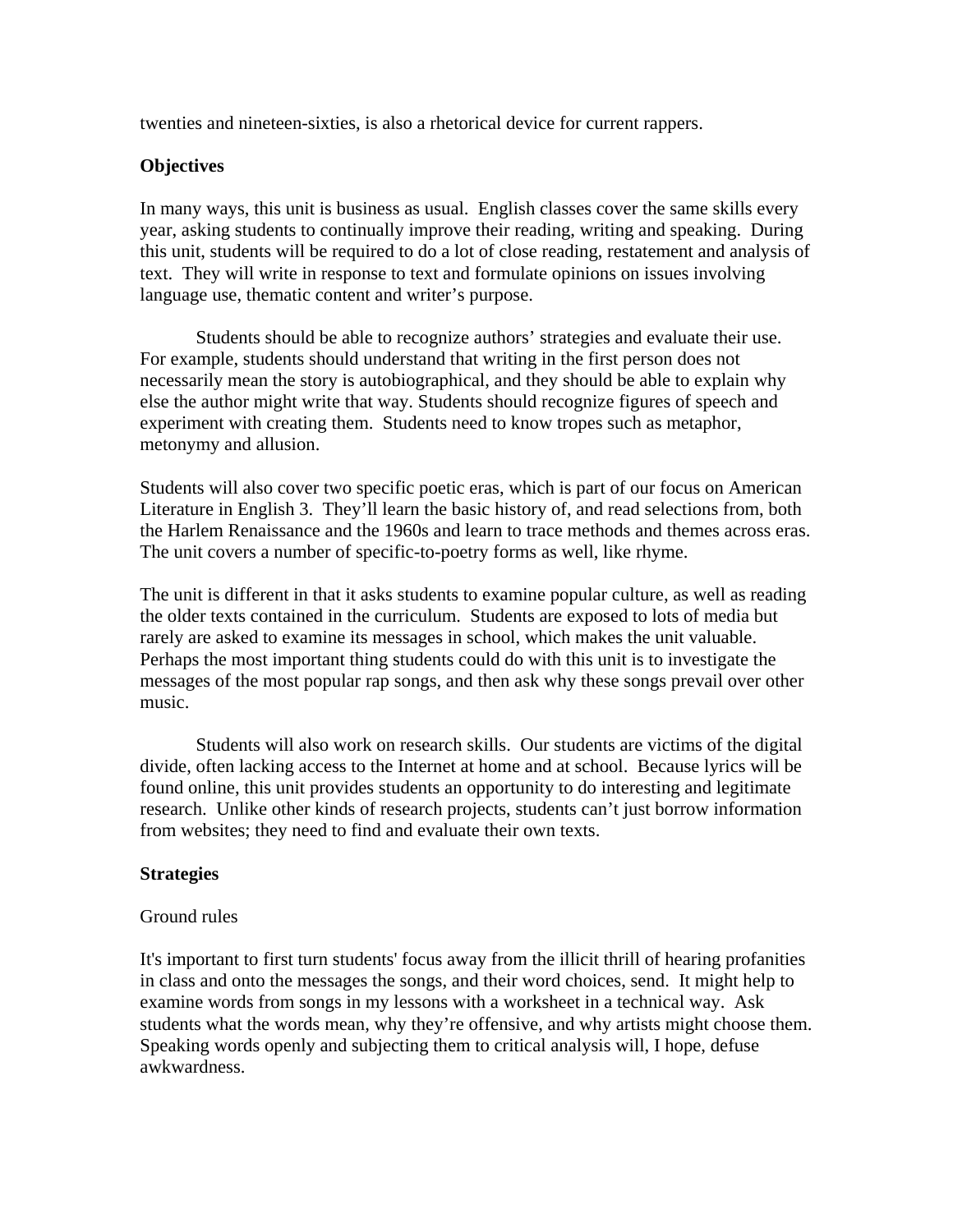The exception to this, and the most inflammatory word, is likely to be "nigga." A discussion of the word might include parts of Low's article and the film The N Word. Students should have the option to substitute or skip any word rather than speaking it.

 Another necessary strategy is to explain that while songs might use these words casually, students may not use them unless reading or quoting lyrics or discussing them. That is, potentially offensive words may not be lightly bandied, and offenses against this rule carry consequences. It is often necessary to explicate words like "Chink" or "dyke" and to convince students that these words are offensive to many listeners.

What might sound like a lot of fuss is actually hard won learning from years of trying to talk about tough issues in class. Setting ground rules is absolutely essential and I've found the majority of high schoolers will support them. Of course, it is also necessary to cede much of the enforcement to the group, rather than policing it yourself.

## Group work

Cooperative learning lets students teach each other and allows the students to hear and express a variety of viewpoints in a safer setting than whole-class discussion. Small group discussion also allows students to get more airtime than they can in a class discussion among thirty. Each group member has a task; each lesson requires students to adhere to a format and present work results.

## Double-entry Journal

Each student will keep a double-entry journal as a research record. Journals may be used in several ways; one side may list quotes, the other, interpretation; one side a literary device's definition, the other side, examples. We may also use the journals to co-edit their papers, text on one side, questions or comments on the other.

## Research

The unit requires students to explore lyrics and topics on the Internet. Student facility with research varies dramatically. This unit provides an opportunity to teach research skills and especially to ask students to evaluate various websites.

#### Assessment

Since most students know more about rap than their teachers do, this is a good time for students to teach. Final presentations could trace a theme or device across writers, or focus on one artist's work. Or, the district's final paper for the poetry unit asks students to choose one poet who advocated for social change and write about her goals; this would be an easily adapted assignment.

## **Classroom Activities**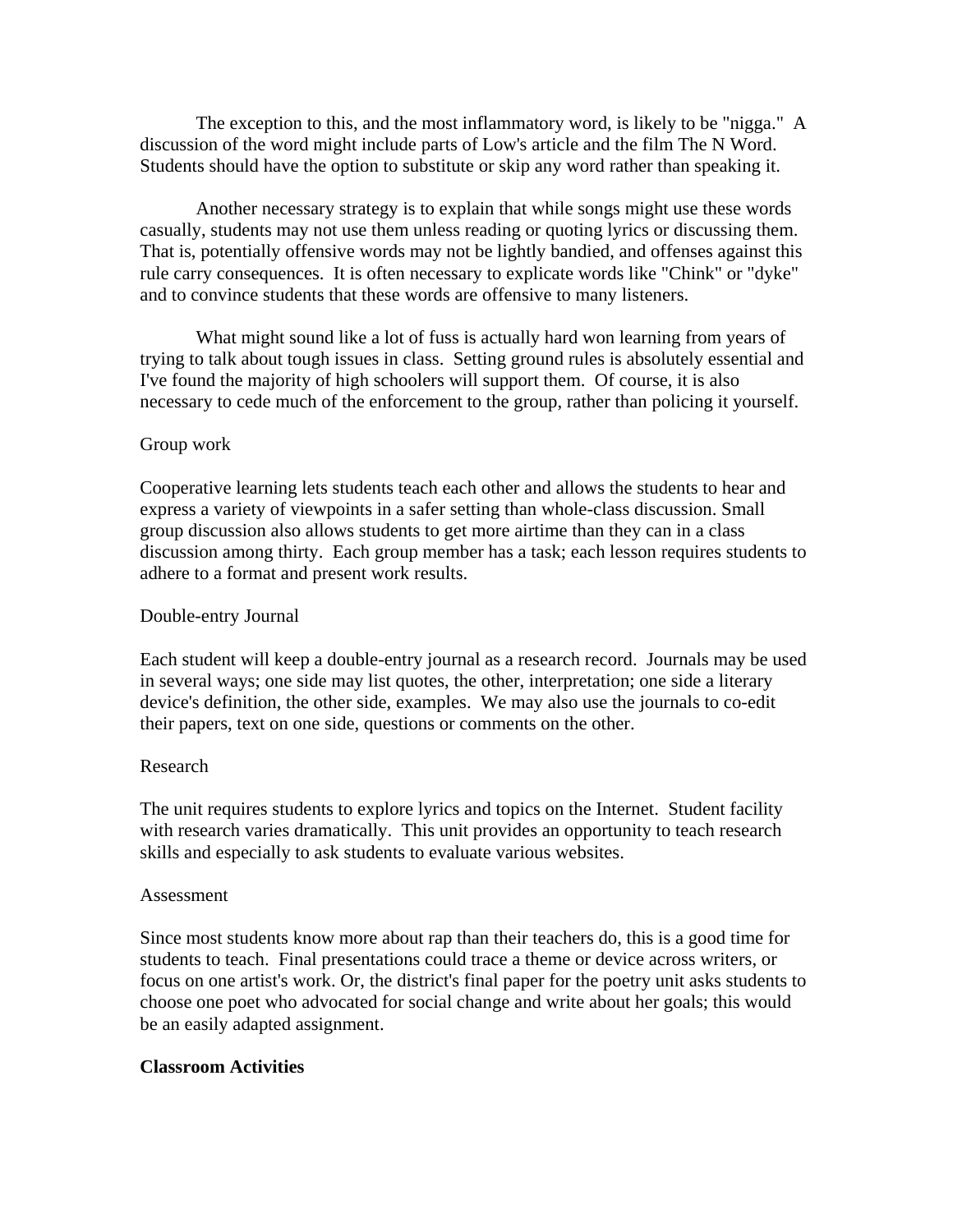Lesson Plan 1: *Filthy Words* 2-3 class periods Materials: Article: "Before We Spoke, We Swore," by Natalie Angier Article: "Filthy Words," by George Carlin

Students will begin by responding to the prompt below in their journals.

 Have you noticed, in your lifetime, that some words are openly used, on TV or on the radio, that wouldn't have been acceptable before? Can you list some words that were not okay to say before, but are okay to say now, on TV, radio, or in public? How do you explain this? Further, how do you feel about this? Do you prefer the standards for community discourse rigid, or loose, and why?

When students have had sufficient time to write, the teacher should ask for volunteers to read their own entries. Be prepared for students' laughing. If few students volunteer to read their work, consider collecting journals and reading aloud to students; I usually hide the covers to keep authors anonymous. Discuss answers.

Next, students will read the Angier article.

This lesson will concentrate on several sections of article, excerpted below.

"...the United States Senate is poised to consider a bill that would... increase the penalty for obscenity on the air. By raising the fines... the Senate seeks to return to... the gentler tenor of yesteryear, when seldom were heard any scurrilous words, and famous guys were not foul mouthed all day.

 Yet researchers who study the evolution of language and the psychology of swearing say that they have no idea what mystic model of linguistic gentility the critics might have in mind. Cursing, they say, is a human universal. Every language, dialect or patois ever studied, living or dead, spoken by millions or by a small tribe, turns out to have its share of forbidden speech, some variant on comedian George Carlin's famous list of the seven dirty words that are not supposed to be uttered on radio or television.

 Young children will memorize the illicit inventory long before they can grasp its sense, said John McWhorter, a scholar of linguistics... and literary giants have always constructed their art on its spine.

 "Ben Jonson peppered his plays with fackings and "peremptorie Asses," and Shakespeare could hardly quill a stanza without... profanities...like "zounds" or "sblood" - offensive contractions of "God's wounds" and "God's blood" - or some ...sexual pun.

 Even the quintessential Good Book abounds in naughty passages like the men in II Kings 18:27 who, as the comparatively tame King James translation puts it, "eat their own dung, and drink their own piss."

 Yet as much as bad language can deliver a jolt, it can help wash away stress and anger. In some settings, the free flow of foul language may signal not hostility or social pathology, but harmony and tranquility.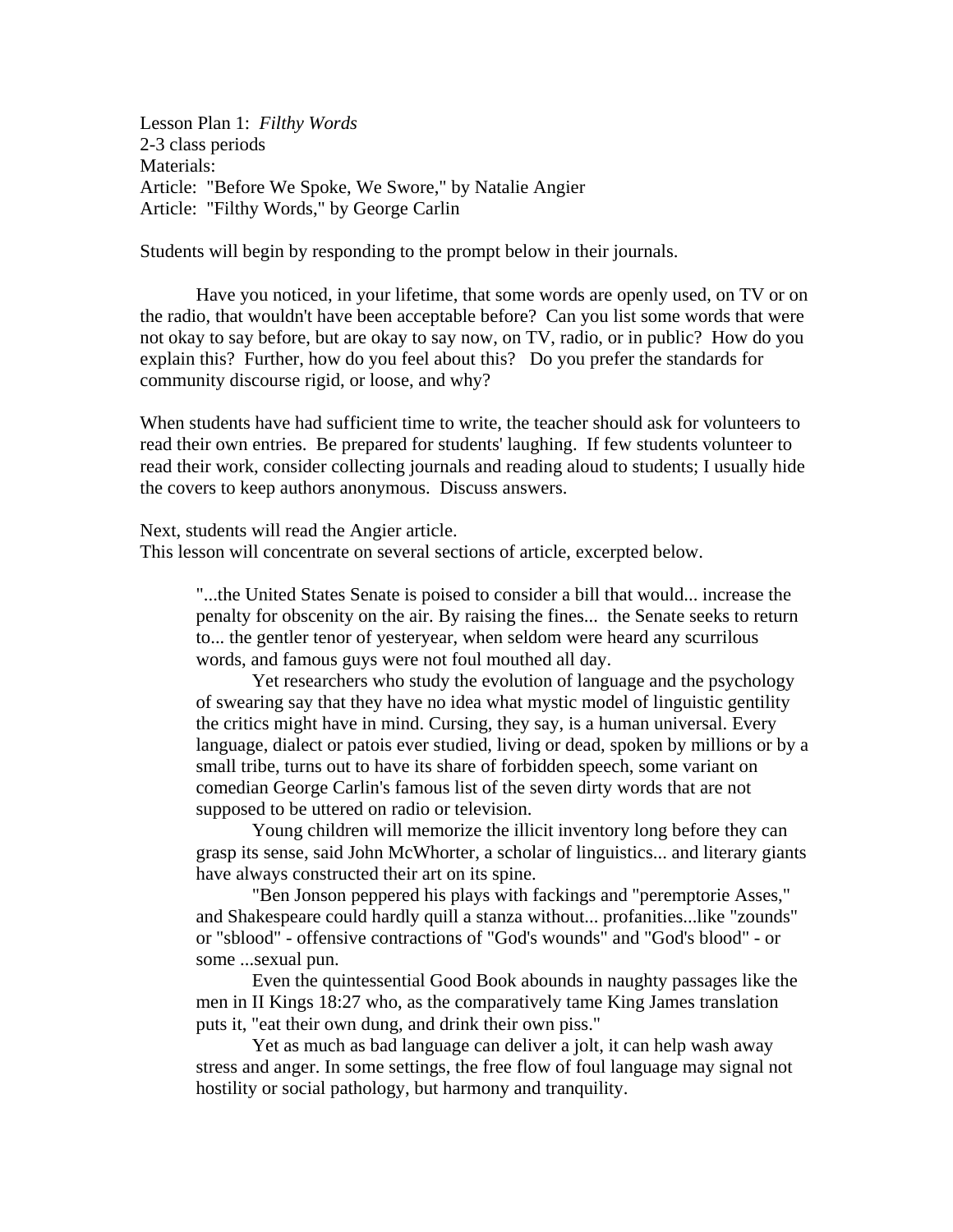"Studies show that if you're with a group of close friends, the more relaxed you are, the more you swear," Dr. Burridge said. "It's a way of saying: 'I'm so comfortable here I can let off steam. I can say whatever I like.' "

 Evidence also suggests that cursing can be an effective means of venting aggression and thereby forestalling physical violence.

After reading, class should discuss the following questions, in groups. Within each group, each student will assume responsibility for one aspect of report, functioning as either the facilitator, recorder, reporter, or go-between to teacher/other groups. Each group should record their findings on chart paper, to be hung in room as a unit resource.

 Describe the most recent uproar about inappropriate language. How is this controversy related to what you wrote about earlier, the increasing freedom of the airwaves? How do rap songs fit into this controversy? What is the government's proposed solution? Briefly describe the history of profanity, according to linguists quoted. Why can cursing be positive, according to article? Why and when can cursing be negative, in your opinion?

Depending on the age and maturity of students, the class could also read/listen to George Carlin's monologue "Filthy Words" and compare its use of objectionable words to that of a rap song or of a current comedy routine, the purpose being, of course, to set the stage for a balanced evaluation of rap songs and the language they use. In a final research assessment or paper, teachers could require reference to language choices and expect students to summarize arguments and take a position.

Lesson Plan 2: *Literary Elements* 1-2 class periods Materials: Game Pieces (Laminated excerpts from poetry and rap lyrics) Posters listing elements with their definitions Velcro or tape, for attaching pieces to posters

At the start of a unit, we review the literary elements students need to discuss the works in an informed way. These include figures of speech like metaphor and irony, sound devices like onomatopoeia and rhyme, and poetic forms like ode and sonnet. Depending on the class, I either do this all at once (for older students, as all terms are being reviewed, not introduced), or a couple at a time, as needed for specific works (for lower grades). For this unit, aimed at juniors and seniors, I'll use two days to cover the great majority of relevant terms.

Students form groups. Each group delegates roles, or teacher may assign: facilitator, recorder, reporter, timekeeper, etc. Each group gets laminated game pieces. On each can be found at least one literary element; many quotes contain more than one. For example,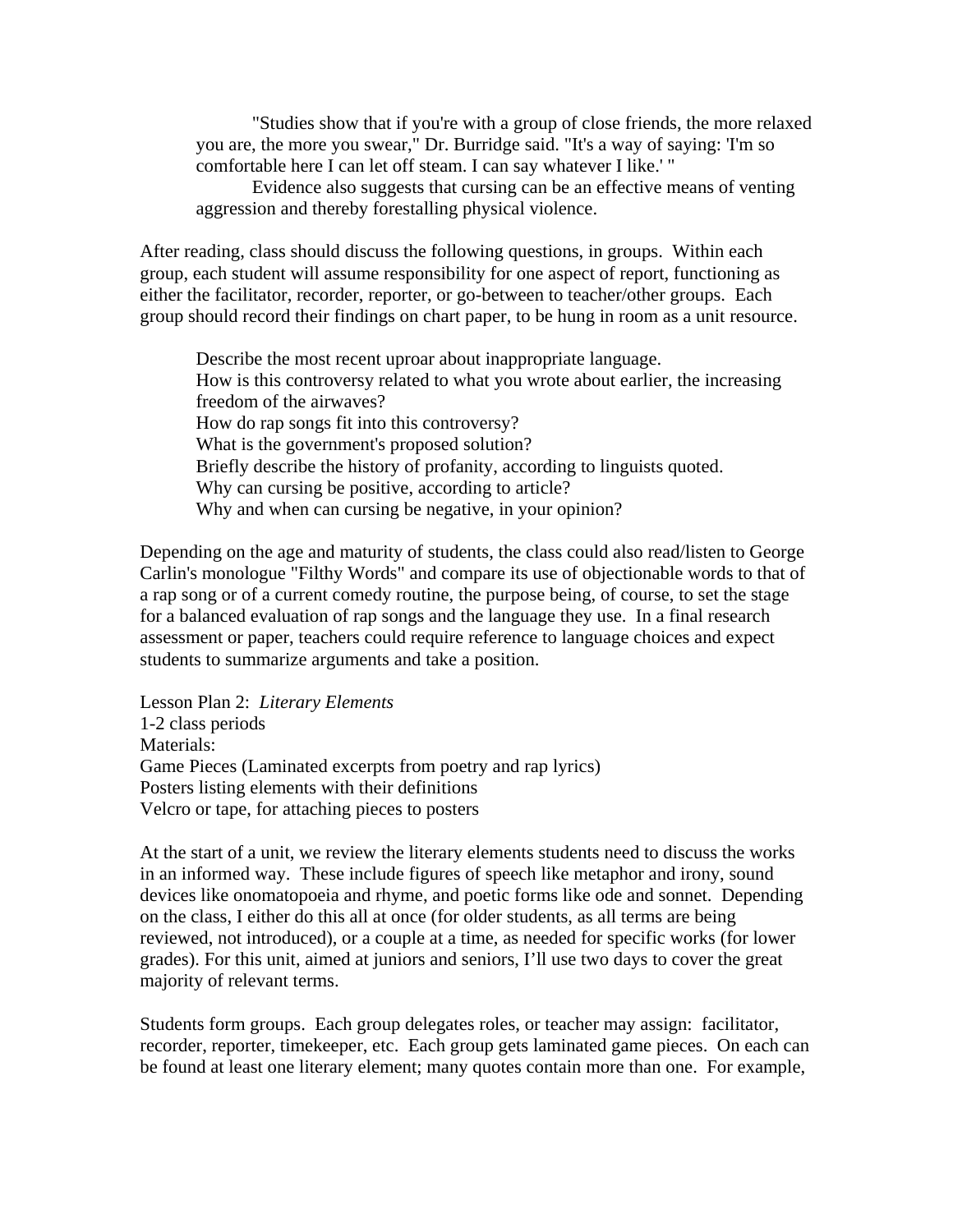I could use the following Kanye West stanza on one game piece:

We shine 'cause they hate us, floss 'cause they degrade us. We tryin' to buy back our 40 acres. (Kanye West, "All Fall Down")

Students might find a metaphor in "shine," or historical allusion in "40 acres." In groups, students find literary elements on each game piece, prepare an explanation, then attach their pieces to correct posters and explain their thinking. Student performance lets the teacher knows the level of remediation necessary.

Lesson 3: *Writing Colloquially* 1-2 class periods Materials: "Slim Greer in Hell," by Sterling Brown "When Malindy Sings," by Paul Laurence Dunbar "right on: white America," by Sonia Sanchez "I'll Still Kill" by 50 Cent, featuring Akon

Prewriting in dialect: In double-entry journal, students will rewrite lines written in dialect on board; they will write them in Standard English. Then students will write a sentence of their own, first in Standard English, then in dialect, spelling the words as closely as they can come to how they actually speak. The instructor should ask students to record their dialect sentences on the board or on chart paper around the room. Share and discuss.

Class Activities: After playing with writing in their own dialect, students will read and discuss the selections listed above, then agree or disagree with a series of statements:

Dialect is used

- to make poems, dialogue and raps more interesting.
- **because writers don't know how to spell.**
- to add to the character's development.
- to mock people with heavy accents.
- $\blacksquare$  to identify the region of the speaker in text.
- **for authenticity.**

One problem with dialect

- is that it is difficult to read.
- is that it makes the speaker in text seem dumb.
- $\blacksquare$  is that it is not realistic.

Dialect is a positive technique because

■ it represents the variety of accents in the USA.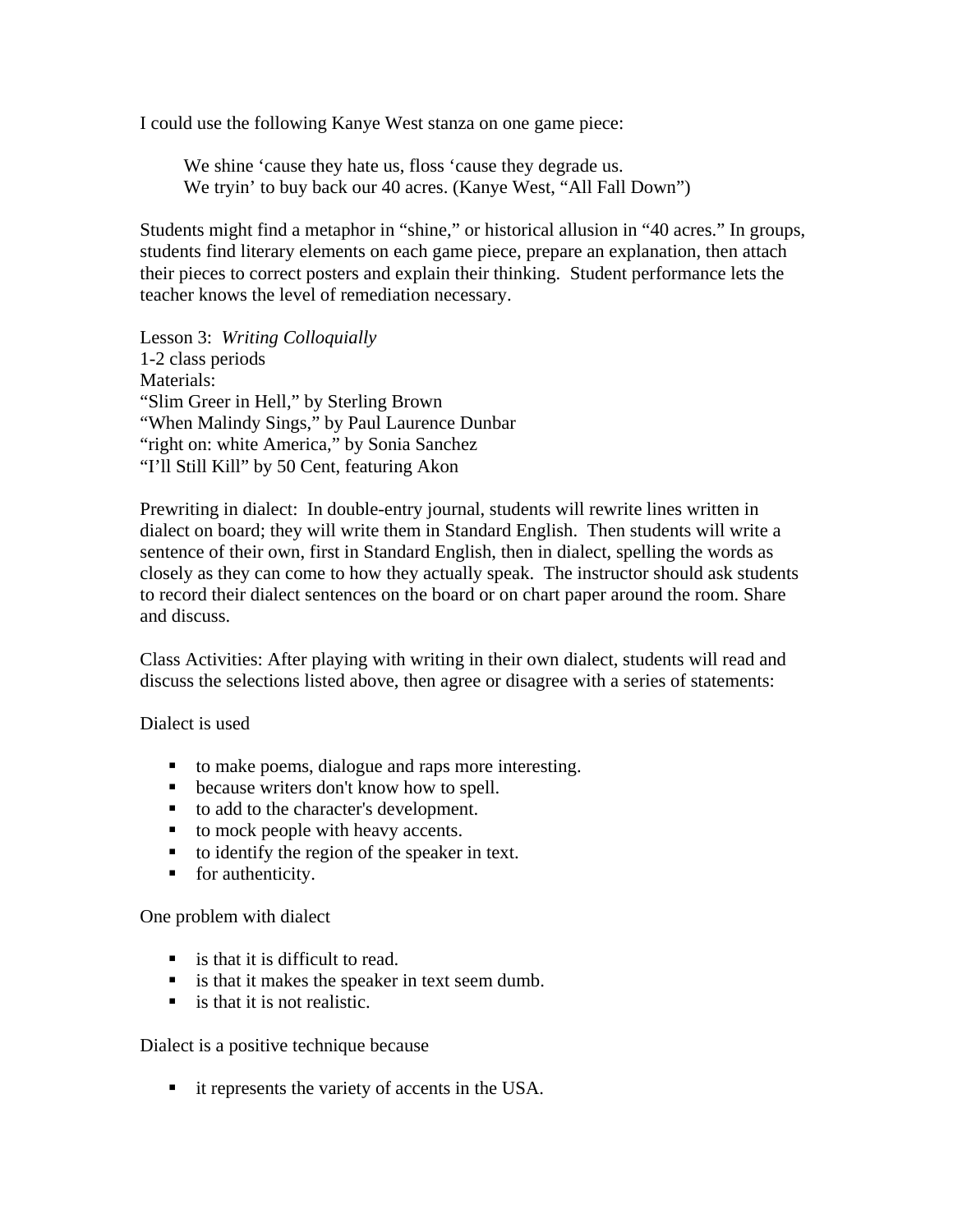- it values the way people really speak.
- it adds to our understanding of character.

Further discussion questions:

- How does dialect change, add to or take away from a poem?
- Why did the authors choose dialect?
- How are the accents of the dialect poem like ours or not like ours?

A culminating activity might ask students to join one side of a debate on dialect, or to write a position paper, either supporting or criticizing use of dialect, with reference to specific works.

#### Annotated Resources

Abrahams, Roger D. "Getting Around Old Master (Most of the Time)." *African American Folktales: Stories from Black Traditions in the New World*. Ed. Roger D. Abrahams. New York: Pantheon Fairy Tale & Folklore Library, 1985. 265-305. Some ideas about African traditions and how they influence today's culture.

Angier, Natalie. "Almost Before We Spoke, We Swore." New York Times, September 20, 2005. Accessed online at http://www.nytimes.com/2005/09/20/science/20curs.html?pagewanted=all 5/5/08 Use this to remind yourself and students that rappers didn't invent vulgar words. Also presents rationale for use of 'foul language'.

Carlin, George. "Filthy Words."

<http://www.law.umkc.edu/faculty/projects/ftrials/conlaw/filthywords.html> 5/5/08

A comedy routine with lessons about censorship, language, and how both change.

- Chang, Jeff. *Can't Stop, Won't Stop: A History of the Hip-Hop Generation*. New York: Picador, 2005. Detailed narrative of the history of hip-hop uses interviews with those who created and witnessed the movement. Excellent 55-page list of resources.
- Chuck D, and Yusuf Jah. *Fight the Power: Rap, Race and Reality*. New York: Delacorte Press, 1997. Outspoken and colloquial, Chuck D traces the roots and history of hip hop; a good selection for inspiring classroom discussion.
- Jamison, DeReef F. "The Relationship between African Self-Consciousness, Cultural Misorientation, Hypermasculinity, and Rap Music Preference." Journal of African American Studies, Spring 2006, Vol. 9, No. 4, pp. 45-60. This article is a good resource for any discussion of masculinity in America; summarizes findings by other researchers; relates ideas of masculinity to themes of rap music.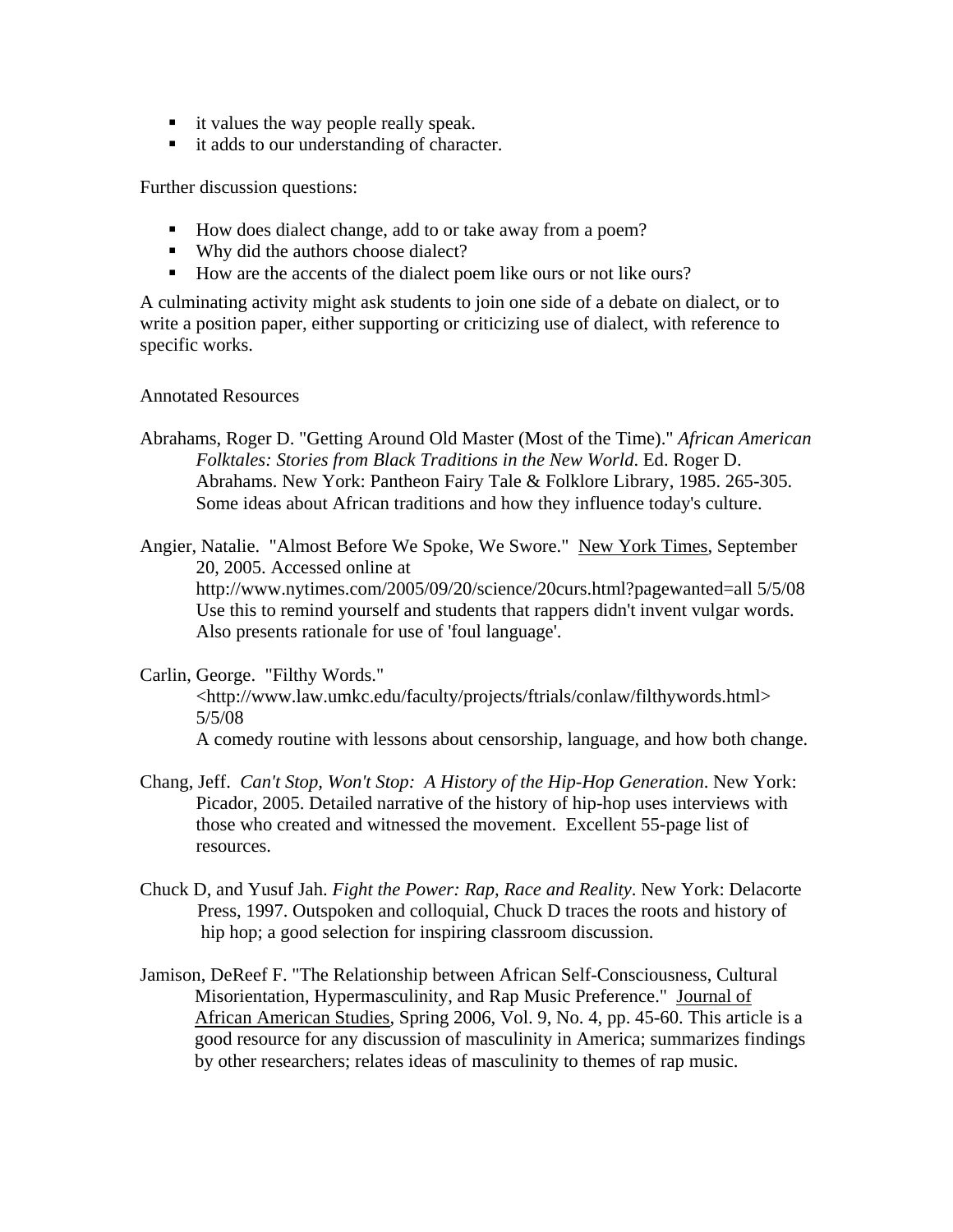- Kubrin, Charles E. "Gangstas, Thugs, and Hustlas: Identity and the Code of the Street in Rap Music." Social Problems, Vol. 52, Issue 3, pp. 360-378. Read this to add to discussion of manly poses.
- Low, Bronwen E. "Hip-Hop, Language, and Difference: The N-Word as a Pedagogical Limit-Case." Journal of Language, Identity, and Education, 6(2), 147-160, Lawrence Erlbaum Associates, Inc. 2007. This article discusses how young people of today view and use the "n-word," describes the outcome of a high school class working with word.

Lyrics: Recommended Internet Sites <http://www.lyricsbook.net/>. Font easy to read, searchable, fewer spelling mistakes than other sites. <http://www.lyrics-art.com/>. Biographies and photos of artists, searchable, nicelooking site, lists albums, extensive rap lyrics. <http://www.hotlyrics.net/>. Impressive number of lyrics, searchable, large number of ads can be intrusive.

- Oliver, William. ""The Streets": An Alternative Black Male Socialization Institution." Journal of Black Studies 2006; 36; 918-937. This article explains how the streets function as a source of income, identity and family for some men.
- Pennycock, Alastair. "Language, Localization, and the Real: Hip-Hop and the Global Spread of Authenticity." Journal of Language, Identity, and Education, 6(2), 101- 115, Lawrence Erlbaum Associates, Inc. 2007. Discusses the kind of authenticity required when hip hop crosses borders, and the messages other cultures take, and reframe, from American rap songs.
- Perry, Imani. *Prophets of the Hood: Politics and Poetics in Hip Hop*. Durham: Duke University Press, 2004. Beautifully written, deeply philosophical – interesting discussion of how mainstream culture sees rap and why.
- Reid, Margaret Ann. *Black Protest Poetry: Polemics from the Harlem Renaissance and the Sixties*. New York: Peter Lang Publishing, 2001. Scholarly text on two different eras of poetry; in-depth analysis of rhetoric.
- Rose, Tricia. *Black Noise: Rap Music and Black Culture in Contemporary America.* Hanover, NH: Wesleyan University Press, 1994. Detailed background of hip hop and rap, chapters on musicality and on women in rap.
- Rosier Smith, Jeanne. *Writing Tricksters: Mythic Gambols in American Ethnic Literature.* Berkeley: University of California Press, 1997. The Regents of the University of California. Some scholars trace rap back to traditions like the 'trickster', who is explained well here.